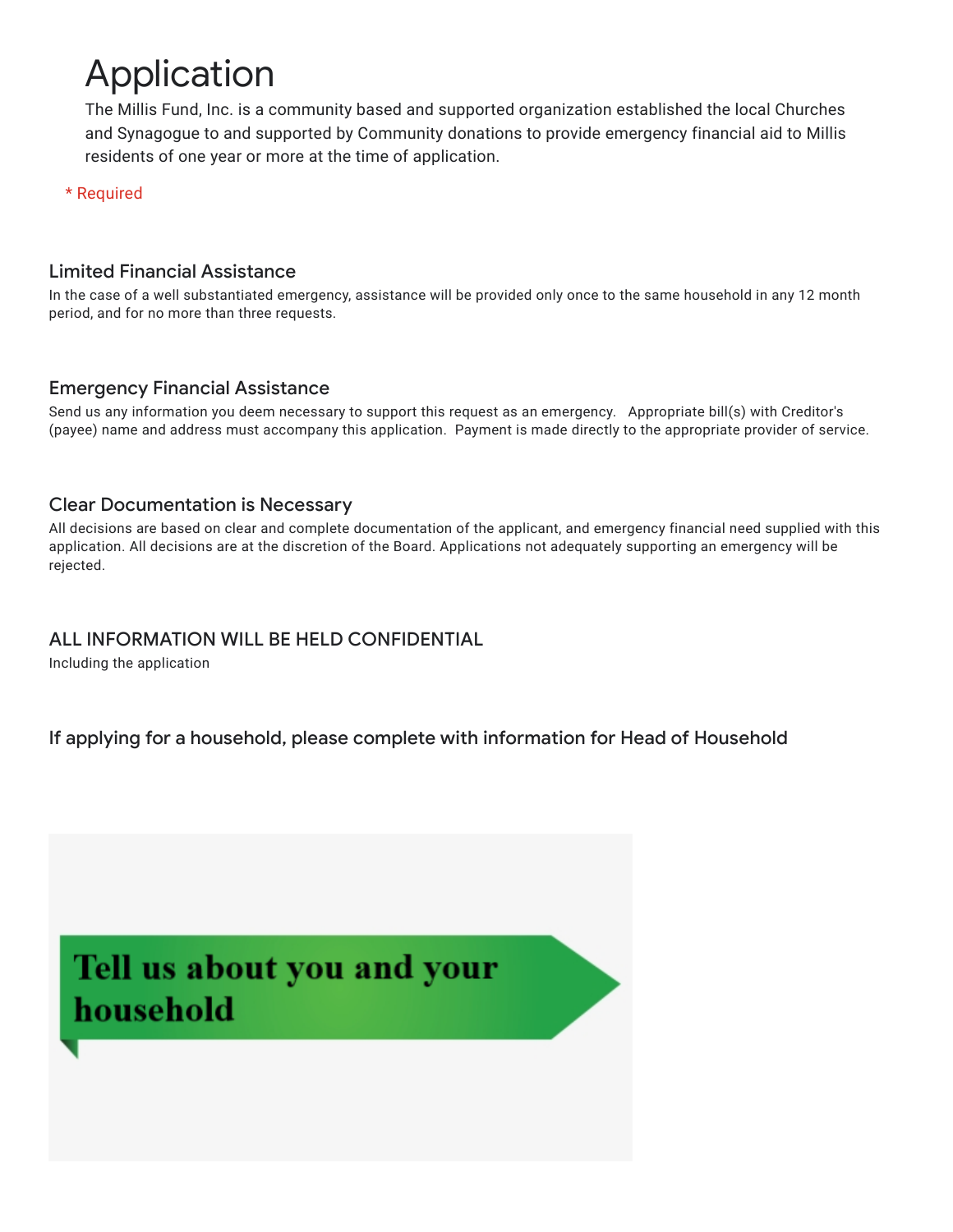1. Your First and Last Name \*

- 2. Email Address \*
- 3. Street Address in Millis MA \*
- 4. Names, ages and relationships of all household members (all who live 6 months or more each year in the home) or indicate if for a single person

5. Employment status of Applicant (Head of Household) Please choose one \*

*Mark only one oval.*

- Full Time
- Part Time
- Unemployed
- Disabled Unable to work
- Student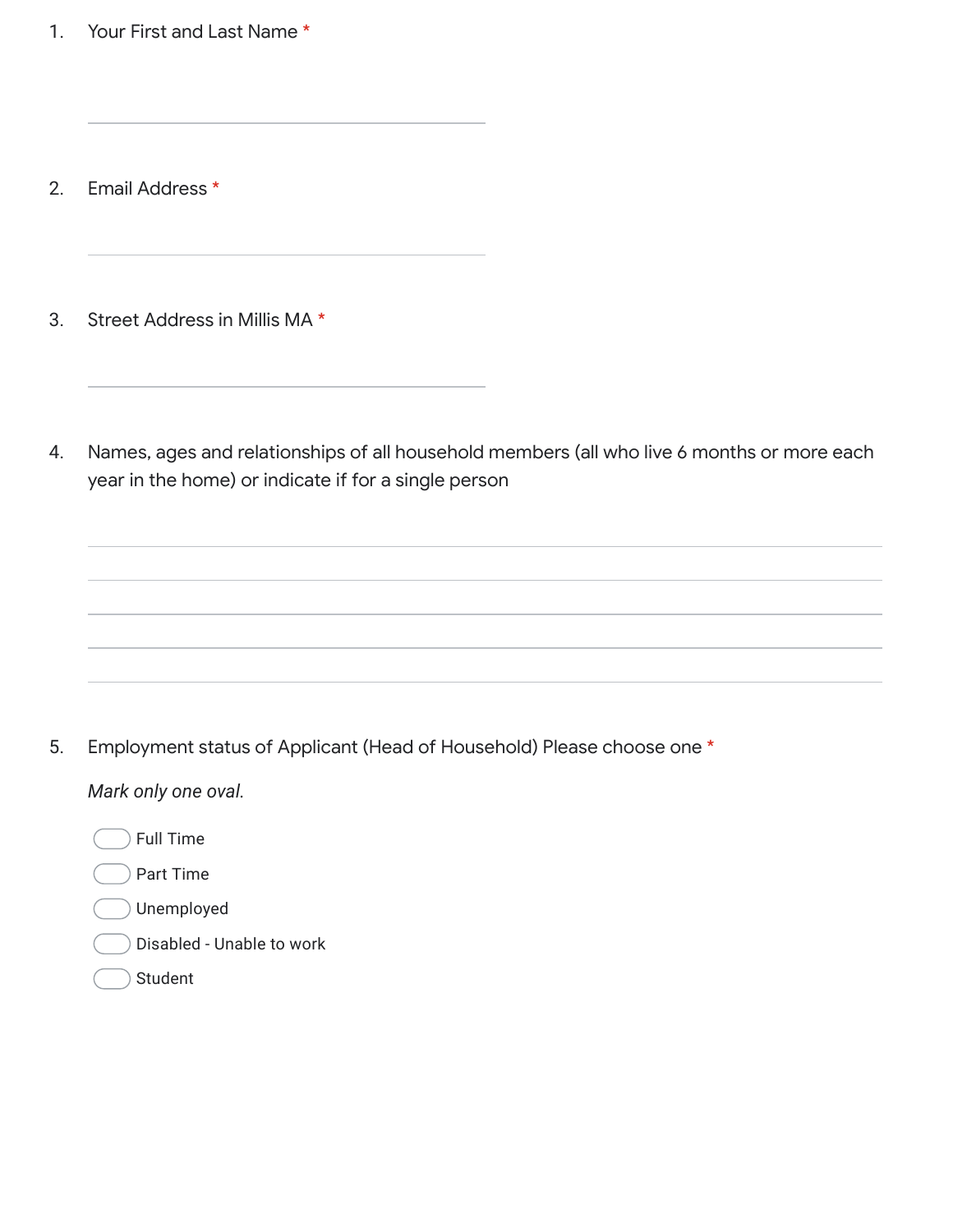6. Employment status of 2nd adult over 18 in the household (Please choose one) \*

*Mark only one oval.*

Full Time

Part Time

- Unemployed
- Disabled unable to work
- Student
	- There is no 2nd adult
- 7. Employment status of 3rd adult over 18 in the household (Please choose one) \*

| Mark only one oval. |
|---------------------|
|---------------------|

Full Time

- Part Time
- Unemployed
- Disabled unable to work
- Student

| There is no 3rd adult |
|-----------------------|
|-----------------------|

8. What is the employment status of any other eligible earners in the household?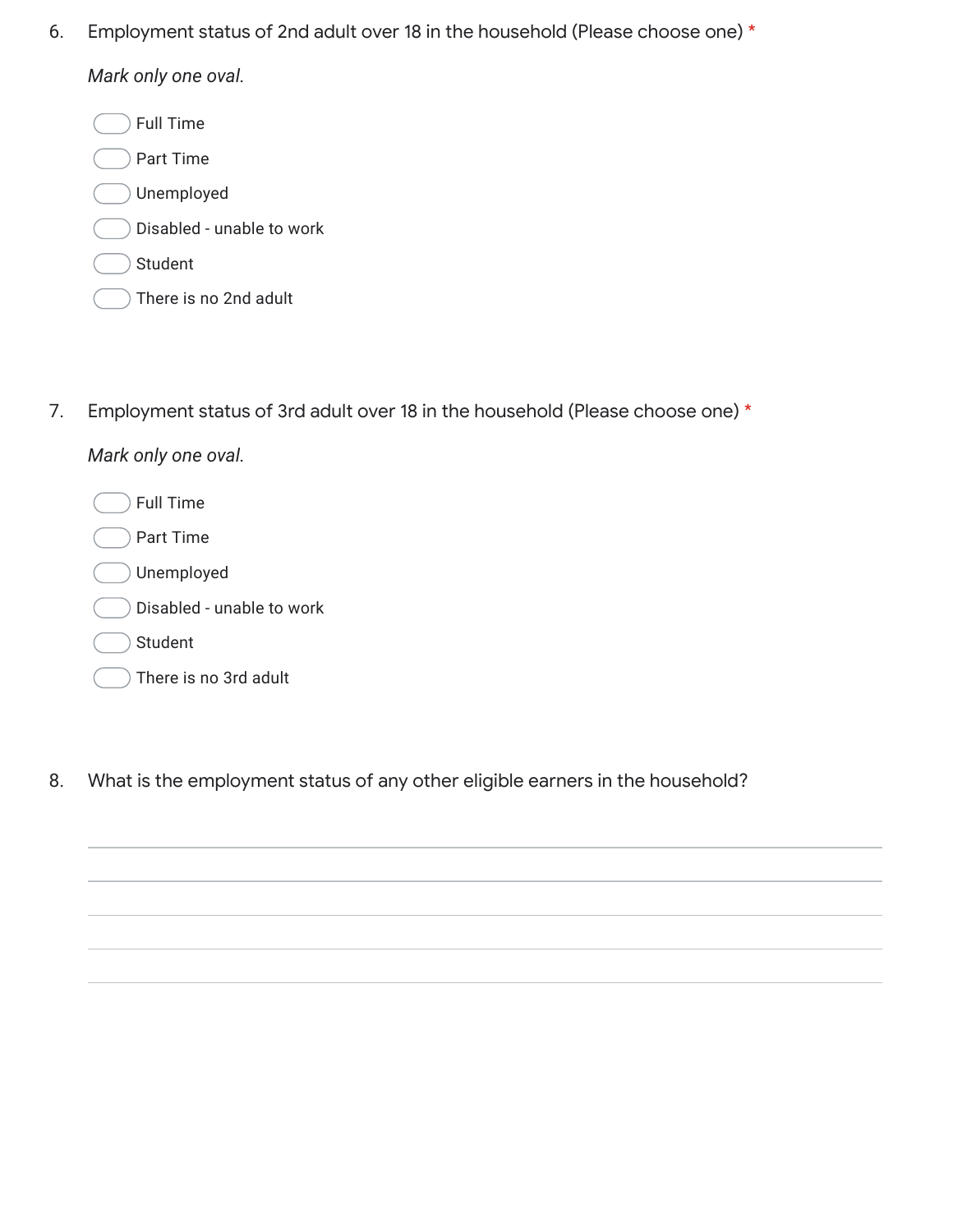9. If any earner is unemployed, please explain why, for how long and what was their job

| 10. Does anyone in the household receive assistance? (e.g. Transitional Assistance, SNAP, SSDI, |
|-------------------------------------------------------------------------------------------------|
| SSI, Fuel Assistance, Section 8 or Subsidized Housing) *                                        |

*Check all that apply.*

| ÷ |
|---|
|   |

11. Please list assistance from other sources for anyone in the household.

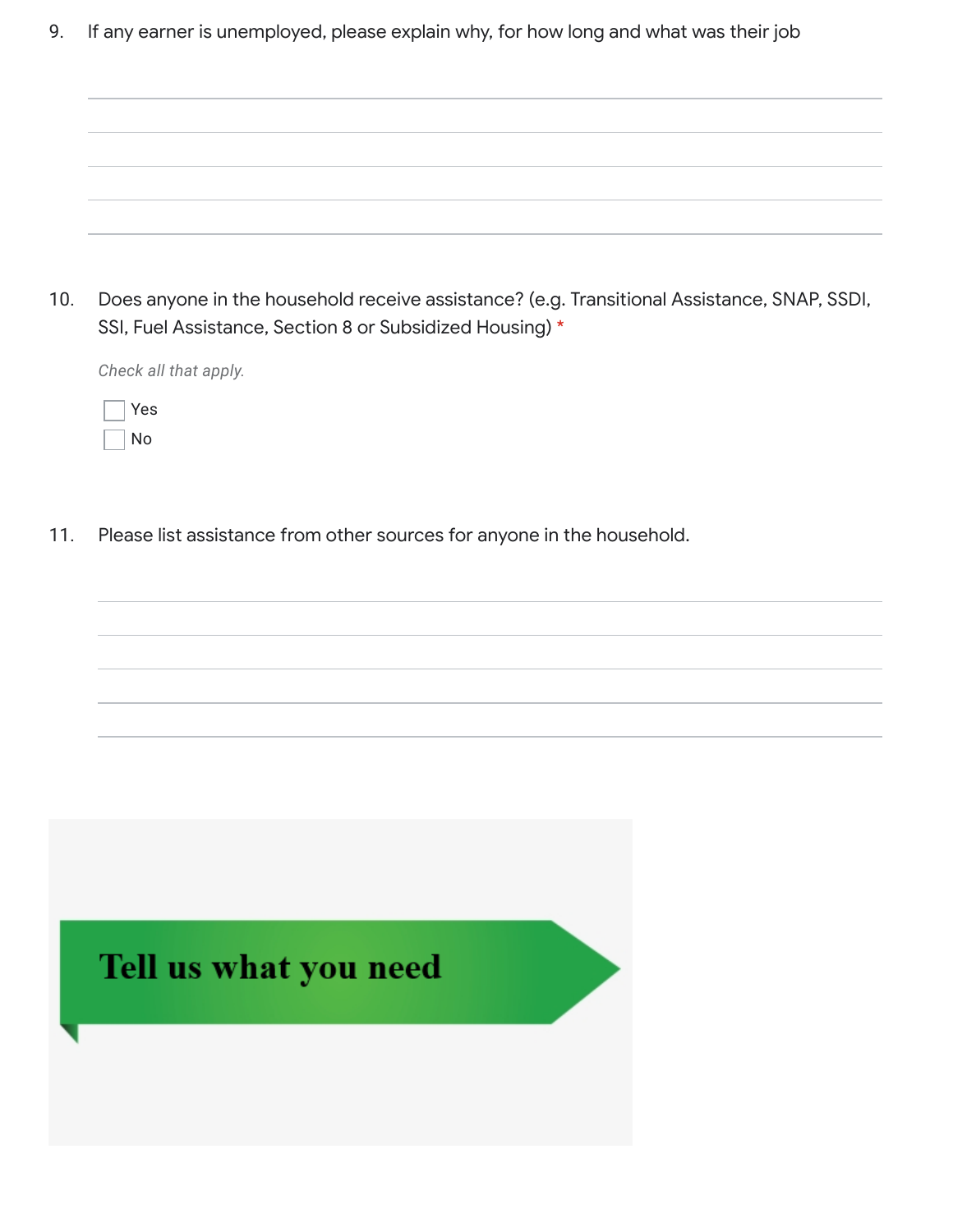#### 12. Financial Assistance is need for \*

Other: *Check all that apply.* Rent/Mortgage Medical **Utilities** 

13. If you indicated "Other", please explain the need



Send us any information you deem necessary to support this request as an emergency. Appropriate bill(s) with Creditor's (payee) name and address must accompany this application. Payment is made directly to the appropriate provider of service.

14. Upload scanned bills with Creditor's name and address. You may also upload any other information that supports this request as an emergency. \*

Files submitted: